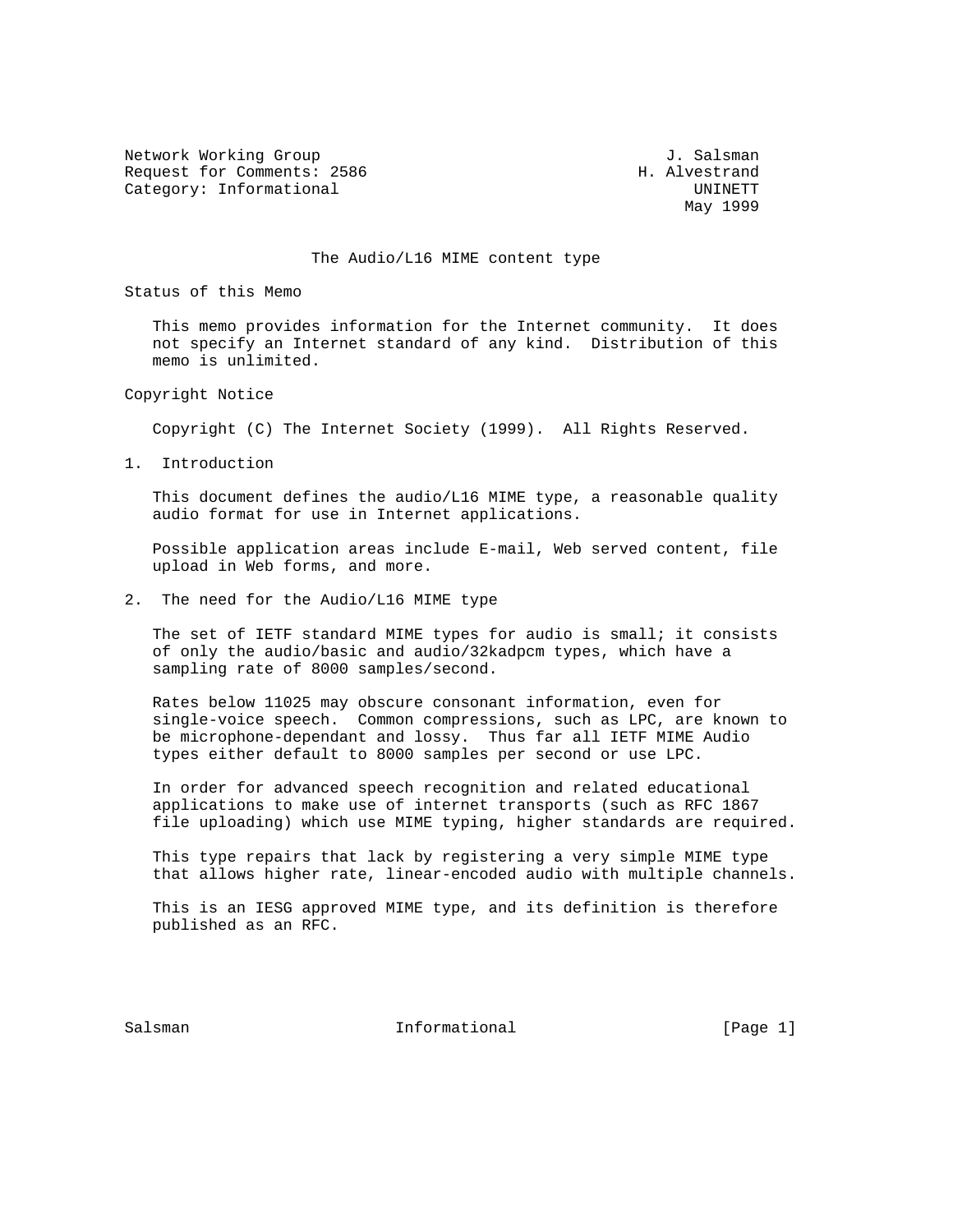Please note that there are many other Audio types described in RFC 1890 [1] which IANA may wish to formally register; this one, of all of them, seems to be most immediately needed. This document may also serve as a template for further registrations of these audio types.

3. The definition of Audio/L16

 Audio/L16 is based on the well know audio format "L16" described in RFC 1890 section 4.4.8 for use with RTP transport. L16 denotes uncompressed audio data, using 16-bit signed representation in twos complement notation and network byte order. (From section 4.4.8 of RFC 1890)

 It may be parametrized by varying the sample rate and the number of channels; the parameters are given on the MIME type header.

 In order to promote interoperability, only a few rate values are standardized here. Other values may NOT be used except by bilateral agreement.

 If multiple audio channels are used, channels are numbered left-to right, starting at one. Samples are put into the data stream from each channel in succession; information from lower-numbered channels precedes that from higher-numbered channels.

 For more than two channels, the convention followed by the AIFF-C audio interchange format should be followed [1], using the following notation:

|   | left     |
|---|----------|
| r | right    |
| C | center   |
| S | surround |
| F | front    |
| R | rear     |
|   |          |

| channels | description  | channel |    |    |    |    |   |
|----------|--------------|---------|----|----|----|----|---|
|          |              |         | 2  | 3  | 4  | 5  | 6 |
| 2        | stereo       |         | r  |    |    |    |   |
| 3        |              |         | r  | C  |    |    |   |
| 4        | quadrophonic | F1      | Fr | R1 | Rr |    |   |
| 4        |              |         | C  | r  | S  |    |   |
| 5        |              | Fl      | Fr | Fc | Sl | Sr |   |
|          |              |         | lc | C  | r  | rc | S |

(From RFC 1890 section 4.1)

Salsman Informational [Page 2]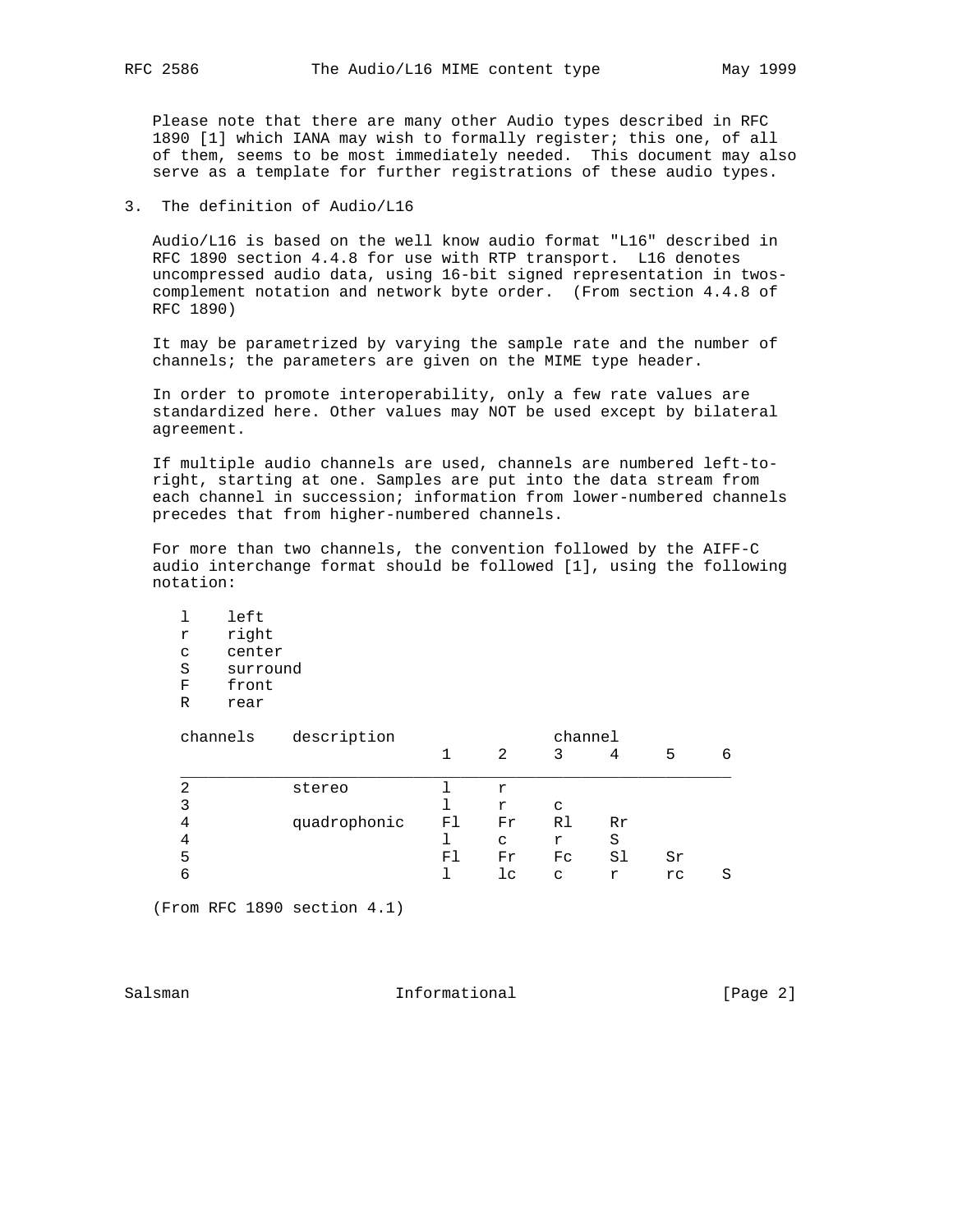- 
- 4. IANA registration form for Audio/L16

 MIME media type name : Audio MIME subtype name : L16

- Required parameters
	- rate: number of samples per second -- Permissible values for rate are 8000, 11025, 16000, 22050, 24000, 32000, 44100, and 48000 samples per second.
- Optional parameters

 channels: how many audio streams are interleaved -- defaults to 1; stereo would be 2, etc. Interleaving takes place between individual two-byte samples.

Encoding considerations

 Audio data is binary data, and must be encoded for non-binary transport; the Base64 encoding is suitable for Email. Note that audio data does not compress easily using lossless compression.

 Security considerations Audio data is believed to offer no security risks.

Interoperability considerations

 This type is compatible with the encoding used in the WAV (Microsoft Windows RIFF) and Apple AIFF union types, and with the public domain "sox" and "rateconv" programs.

 Published specification RFC 2586

- Applications which use this media The public domain "sox" and "rateconv" programs accept this type.
	- 1. Magic number(s) : None
	- 2. File extension(s) : WAV L16
	- 3. Macintosh file type code : AIFF

Person to contact for further information

1. Name : James Salsman

2. E-mail : jps-L16@bovik.org

 Intended usage Common

Salsman Informational [Page 3]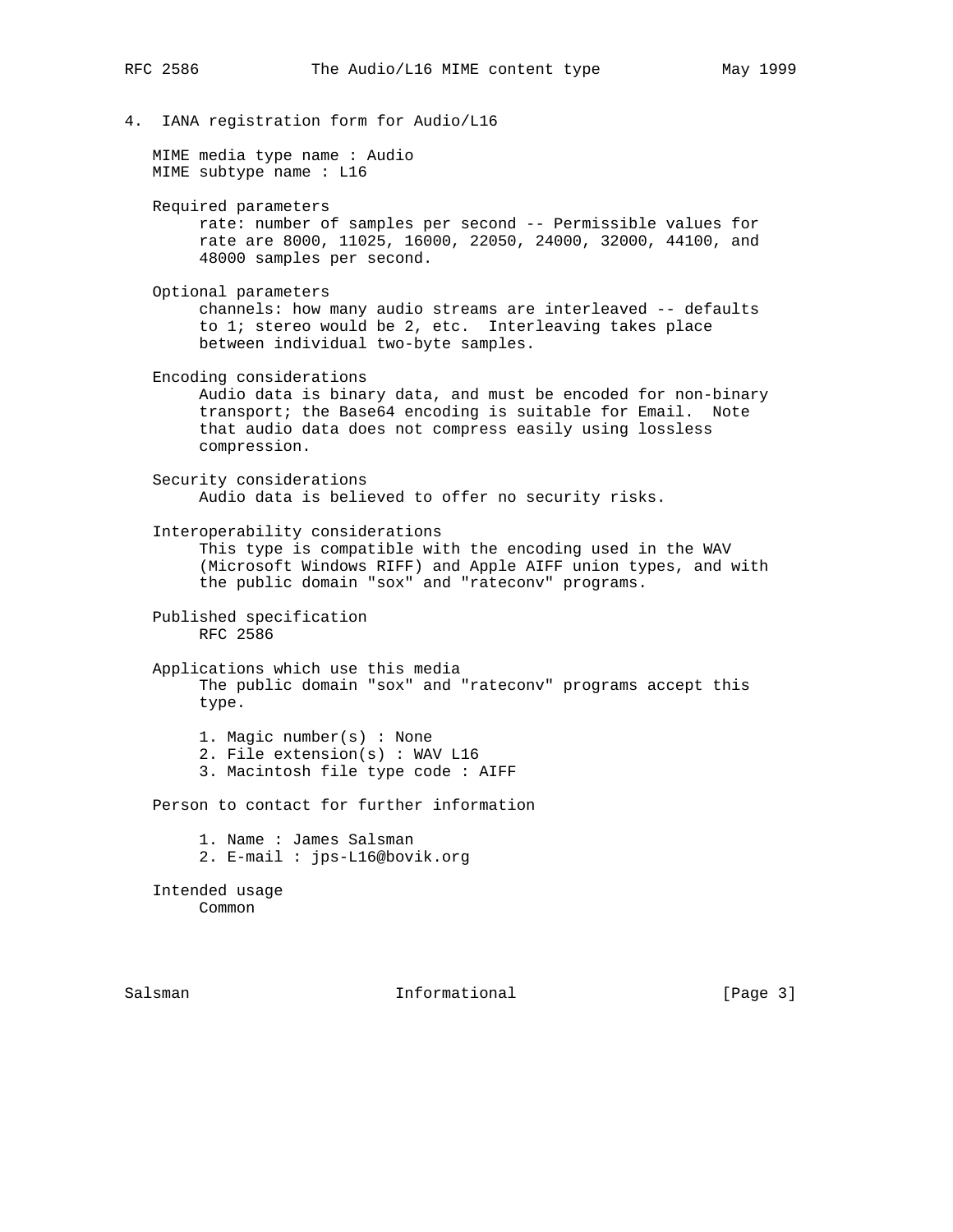It is expected that many audio and speech applications will use this type. Already the most popular platforms provide this type with the rate=11025 parameter referred to as "radio quality speech."

 Author/Change controller James Salsman

5. Security considerations

The audio data is believed to offer no security risks.

 Note that RFC 1890 permits an application to choose to play a single channel from a multichannel tranmission; an attacker who knows that two different users will pick different channels could concievably construct some confusing messages; this, however, is ridiculous.

This type is perfect for hiding data using steganography.

- 6. References
	- [1] Schulzrinne, H., "RTP Profile for Audio and Video Conferences with Minimal Control", RFC 1890, January 1996.
- 7. Authors' Addresses

 James Salsman 575 S. Rengstorff Avenue Mountain View, CA 94040-1982 US

EMail: James@bovik.org

 Harald Tveit Alvestrand UNINETT N-7034 TRONDHEIM NORWAY

 Phone: +47 73 59 70 94 EMail: Harald.T.Alvestrand@uninett.no

Salsman Informational [Page 4]